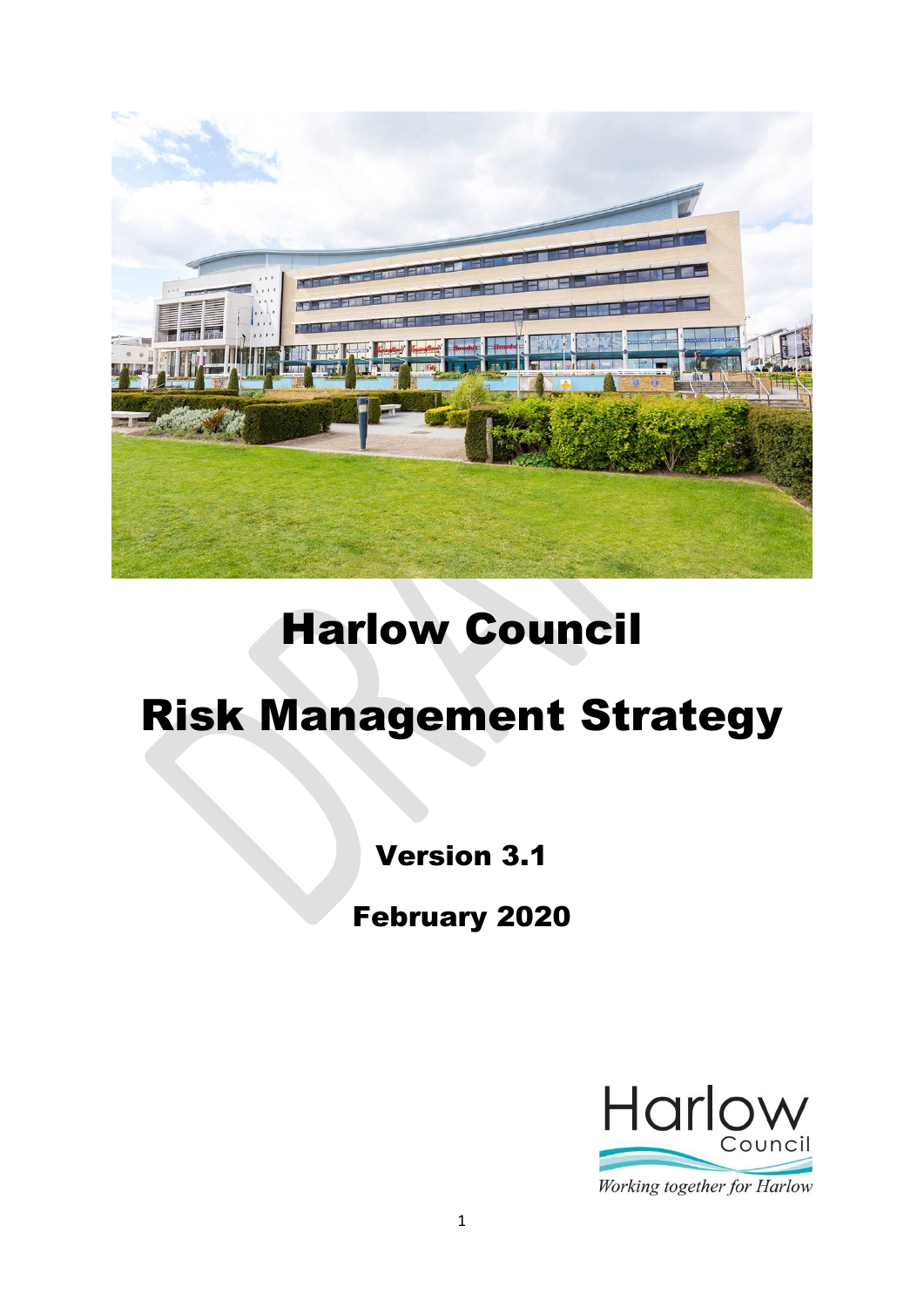| 1. |             |  |
|----|-------------|--|
| 2. |             |  |
|    | a.          |  |
|    | b.          |  |
|    | $C_{\cdot}$ |  |
| 3. |             |  |
| 4. |             |  |
|    | a.          |  |
|    | b.          |  |
| 5. |             |  |
|    |             |  |
|    |             |  |
|    |             |  |
|    |             |  |
|    |             |  |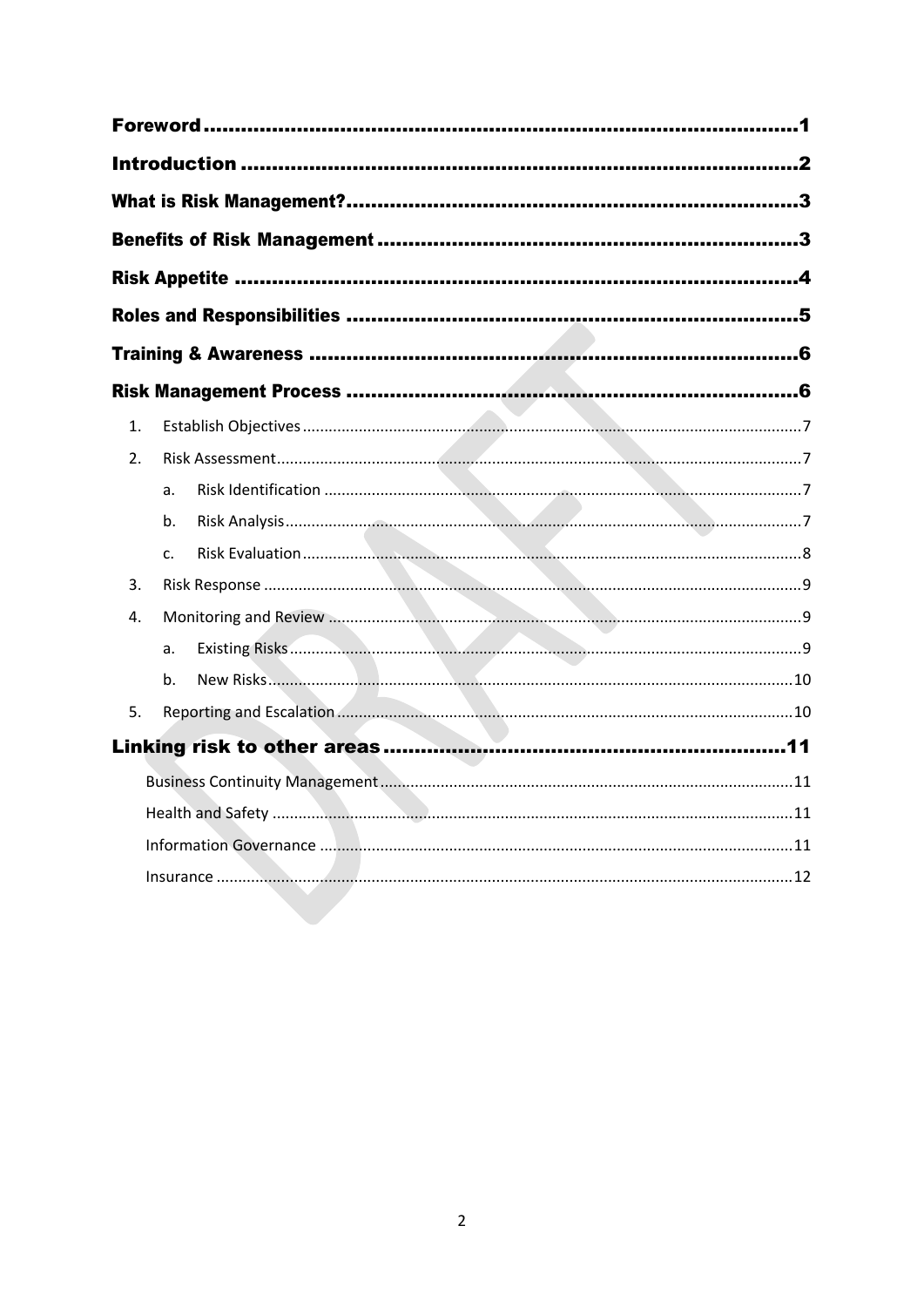## <span id="page-2-0"></span>Foreword

All of us manage risks in our daily lives almost unconsciously – assessing the speed of traffic when crossing the road, taking out insurance policies and making everyday decisions. However, risk and risk management can sometimes be seen as specialist subjects, requiring expertise outside 'normal' management experience. This can lead to risks being ignored altogether or a view taken that risk can be avoided by maintaining the status quo.

Innovation and good governance are not mutually exclusive. The next few years will present significant challenges for the Council in delivering its services. The difference between a thriving authority providing value for money and stagnation could be the willingness to embrace a risk taking culture while taking timely and appropriate action in the face of threats to objectives. Risk management is therefore an essential part of the Council's overall Governance arrangements. Because risk management is about achieving objectives, it needs to be integral to our decision making, an essential part of routine management and should be 'part of the day job' of all officers who are responsible for achieving objectives.

The Council's attitude to risk is to operate in a culture of creativity and innovation, in which key risks are identified in all areas of the business and the risks are understood and managed, rather than avoided. We should not be afraid of risk but we must proactively manage it. Ultimately, effective risk management will help us to meet future challenges and opportunities to deliver the most effective services, thereby improving our ability to deliver priorities and improve Harlow for residents, businesses and visitors

This Risk Management Strategy is designed to provide managers with the tools needed to manage risk effectively, providing the framework and process with which to manage risk in a systematic, consistent and effective way. The Strategy will be periodically reviewed as necessary to ensure that it reflects the Council's needs and remains challenging and responsive to Government direction and requirements.

Brian Keane Managing Director Harlow Council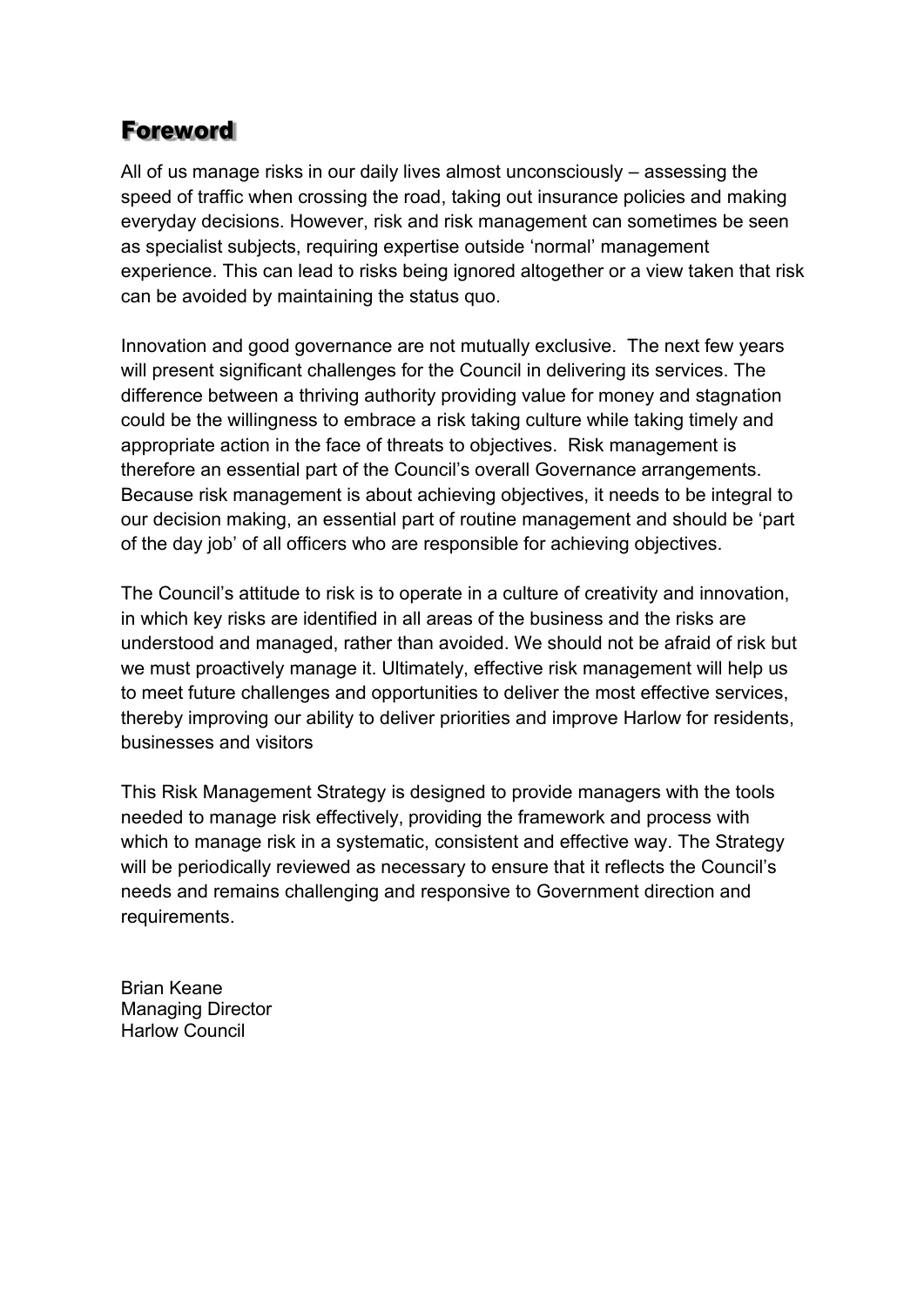## <span id="page-3-0"></span>**Introductionn**

Harlow Council is committed to a proactive approach to risk management which is integrated into the policy framework, planning and budgeting cycles. The council recognises that there are risks involved in everything it does and that it has a duty to manage these risks in a balanced, structured and cost effective way. Risk cannot be totally eliminated and may at times need to be embraced as part of an innovative approach to problem solving and achieving best value. In essence, risk management is not about taking no risks at all. It is about being able to take calculated and controlled risks to improve the services that residents receive. The Risk Management Strategy outlines the framework, responsibilities and accountabilities for the systematic and consistent management of risk across the Council, partnership and collaborative activities.

The objectives of this Strategy are to:

- Identify the scope of risk management;
- Embed and integrate risk management into the culture of the Council;
- Assign roles, responsibilities and accountability for risk management activities within the Council;
- Raise the awareness of the need for risk management by all those connected with the Council's delivery of services;
- Reduce the impact, disruption and loss from an event and reduce where possible the financial impact of risk;
- Enhance realisation of opportunities and resulting benefits;
- Ensure consistency throughout the Council in the management of risk.

These objectives will be achieved by:

- Providing a pragmatic and standardised approach to risk management across the Council;
- Incorporating risk management considerations into all levels of business planning, including project and partnership arrangements;
- Skills training and development for all relevant managers, staff and Members in the effective management of risk;
- Regular monitoring and reporting of risk to identify trends and likely direction of risks for Councillors and Senior Managers to be aware of when making decisions.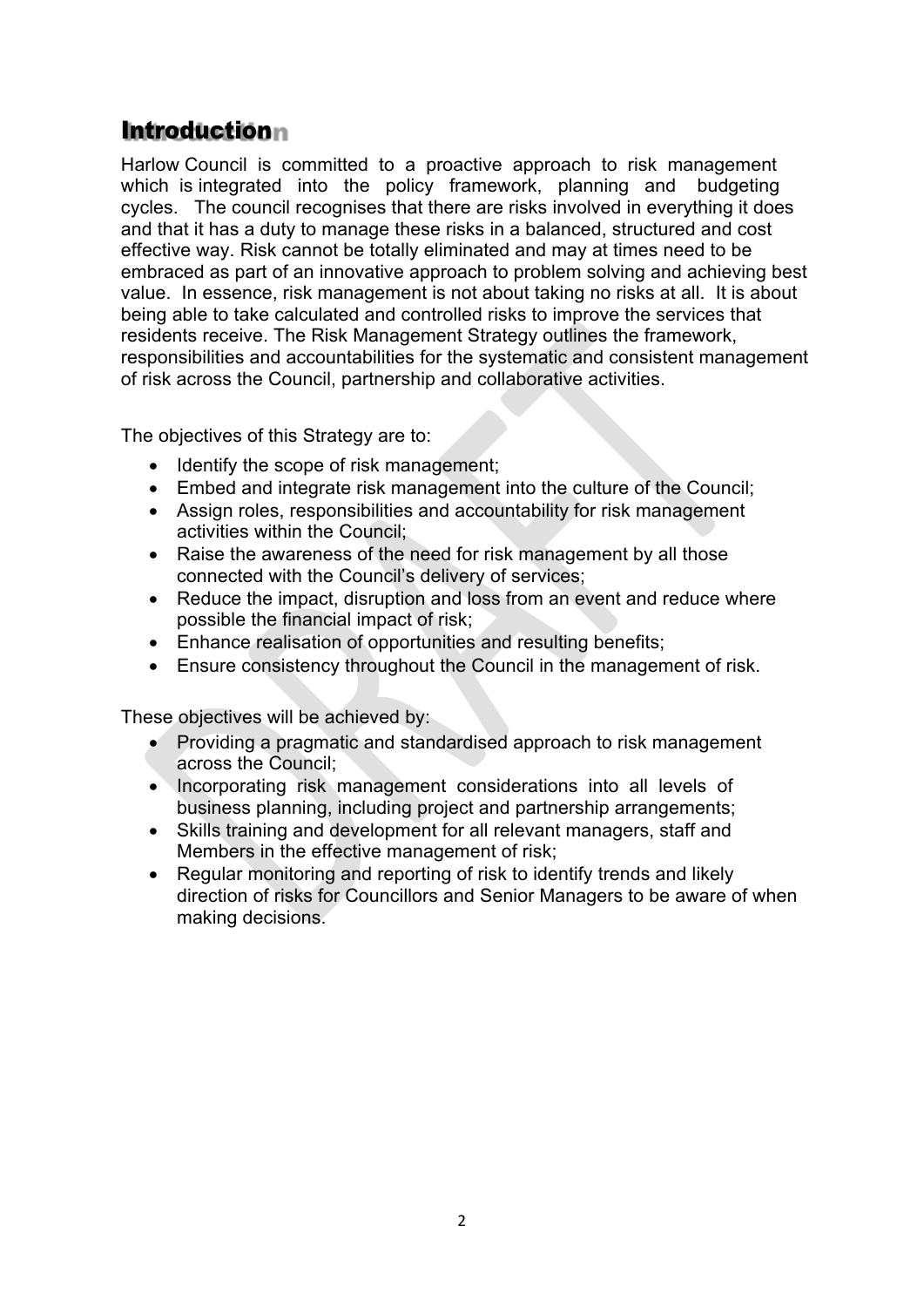## <span id="page-4-0"></span>What is Risk Management? t

Risk is defined as the "effect of uncertainty on objectives" (ISO 31000). An effect is a positive or negative deviation from what is expected, and that risk is often described by an event, a change in circumstances or a consequence.

Risk management is the process followed to control the level of risk in business and service activities which could impact on the delivery and achievement of corporate priorities, principles and service objectives. In practice, risk management is the ongoing process of identifying threats and opportunities, implementation of measures aimed at reducing the likelihood of them occurring and minimising the impact if they do.

Risk management is a key component of corporate governance in maintaining a strong control environment. Because risk management is about achieving objectives it needs to be integral to the council's decision making and core business processes such as business planning, budgeting and performance reviews.

Everybody manages risk – the Council's risk management framework provides the necessary level of formality to allow risk managers to consider risk systematically as well as demonstrate and communicate what they are doing to manage risk.

## <span id="page-4-1"></span>Benefits of Risk Management

The following benefits are brought about by effective risk management:

- Achievement of objectives more likely
- Adverse (damaging) events less likely
- Costly re-work and fire fighting reduced
- Capital and resources utilised more efficiently and effectively
- Quality of service improved
- Improved performance (Key Performance Indicators scores)
- Support of better planning
- Help better informed decision making
- Use risk management to support innovation
- More positive outcomes for stakeholders
- Provision of reassurance to stakeholders
- Help protect and enhance the Council's reputation
- Reduction in insurance premiums and claim related losses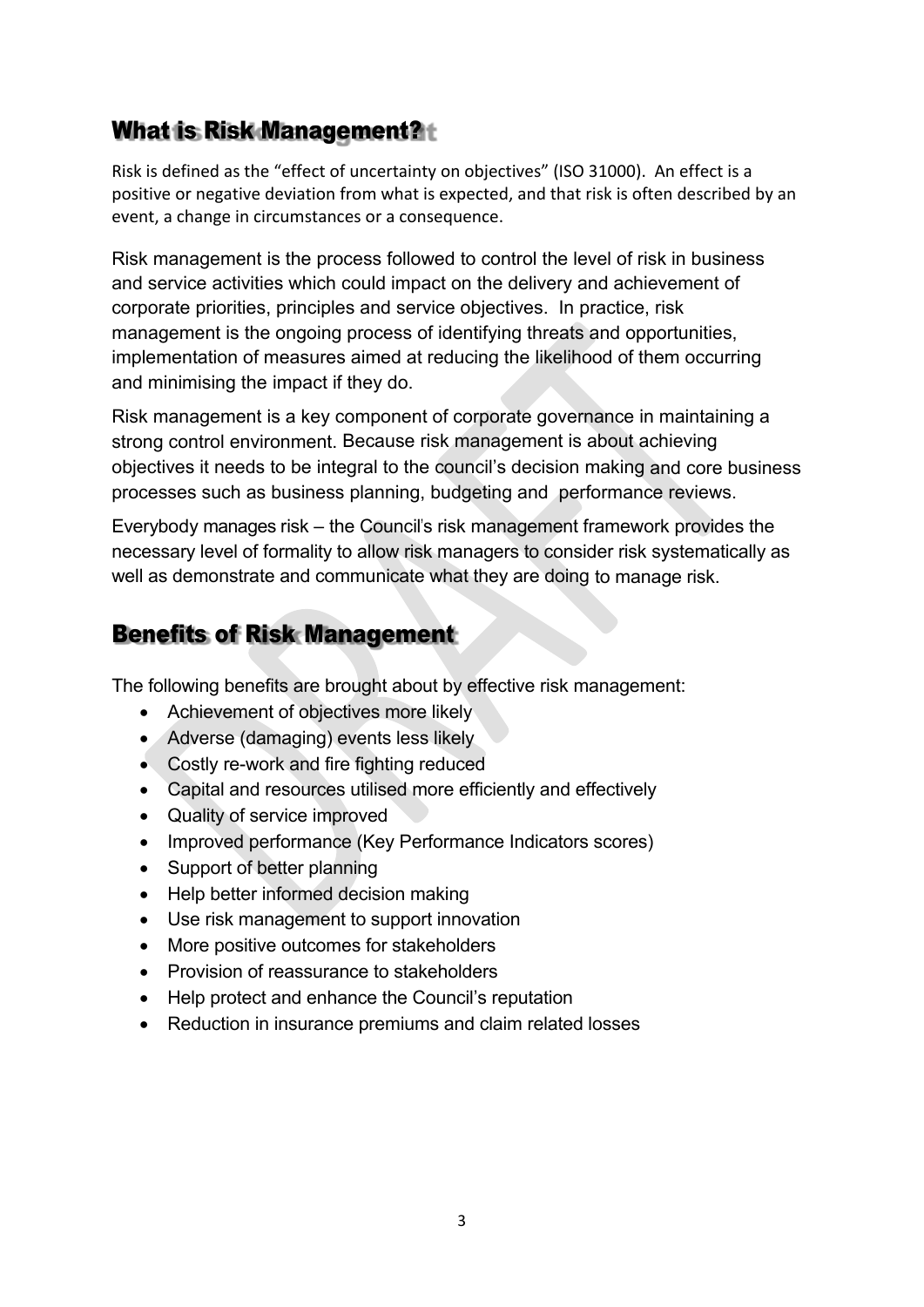## <span id="page-5-0"></span>Risk Appetite

Risk appetite can be defined as the amount and type of risk an organisation is willing to accept in the pursuit of its objectives.

The council recognises that some level of risk needs to be accepted but it will vary according to the activities undertaken. Risk appetite is not a single, fixed concept and there will be a range of appetites for different risks which may vary over time. The Council's overall risk appetite and by corporate priority is defined in the Council's Risk Appetite General Statement. Escalation and reporting thresholds will be reassessed periodically to ensure risks are reported and reviewed within suitable defined limits.

The Council's current overall risk appetite is defined as moderate (see table below for definitions). This means the Council remains open to innovative ways of working and to pursue options that offer potentially substantial rewards, however, also carry a greater level of risk. The Council's preference is for safe delivery options, especially for those services required by statute.

<span id="page-5-1"></span>

|          | <b>Risk Appetite Definitions</b>                                                                                                                                                                             |
|----------|--------------------------------------------------------------------------------------------------------------------------------------------------------------------------------------------------------------|
| Avoid    | No appetite. Not prepared to take risk.                                                                                                                                                                      |
| Adverse  | Prepared to accept only the very lowest levels of risk, with the<br>preference being for ultra-safe delivery options, while<br>recognising<br>that these will have little or no potential for reward/return. |
| Cautious | Willing to accept some low risks, while maintaining an overall<br>preference for safe delivery options despite the probability of<br>these having mostly restricted potential for reward/return.             |
| Moderate | Tending always towards exposure to only modest levels of risk<br>$\overline{\mathsf{I}}$<br>order to achieve acceptable outcomes.                                                                            |
| Open     | Prepared to consider all delivery options and select those with<br>the<br>highest probability of productive outcomes, even when there are<br>elevated levels of associated risk.                             |
| Hungry   | Eager to seek original/creative/pioneering delivery options and<br>to<br>accept the associated substantial risk levels in order to secure<br>successful outcomes and meaningful reward/return.               |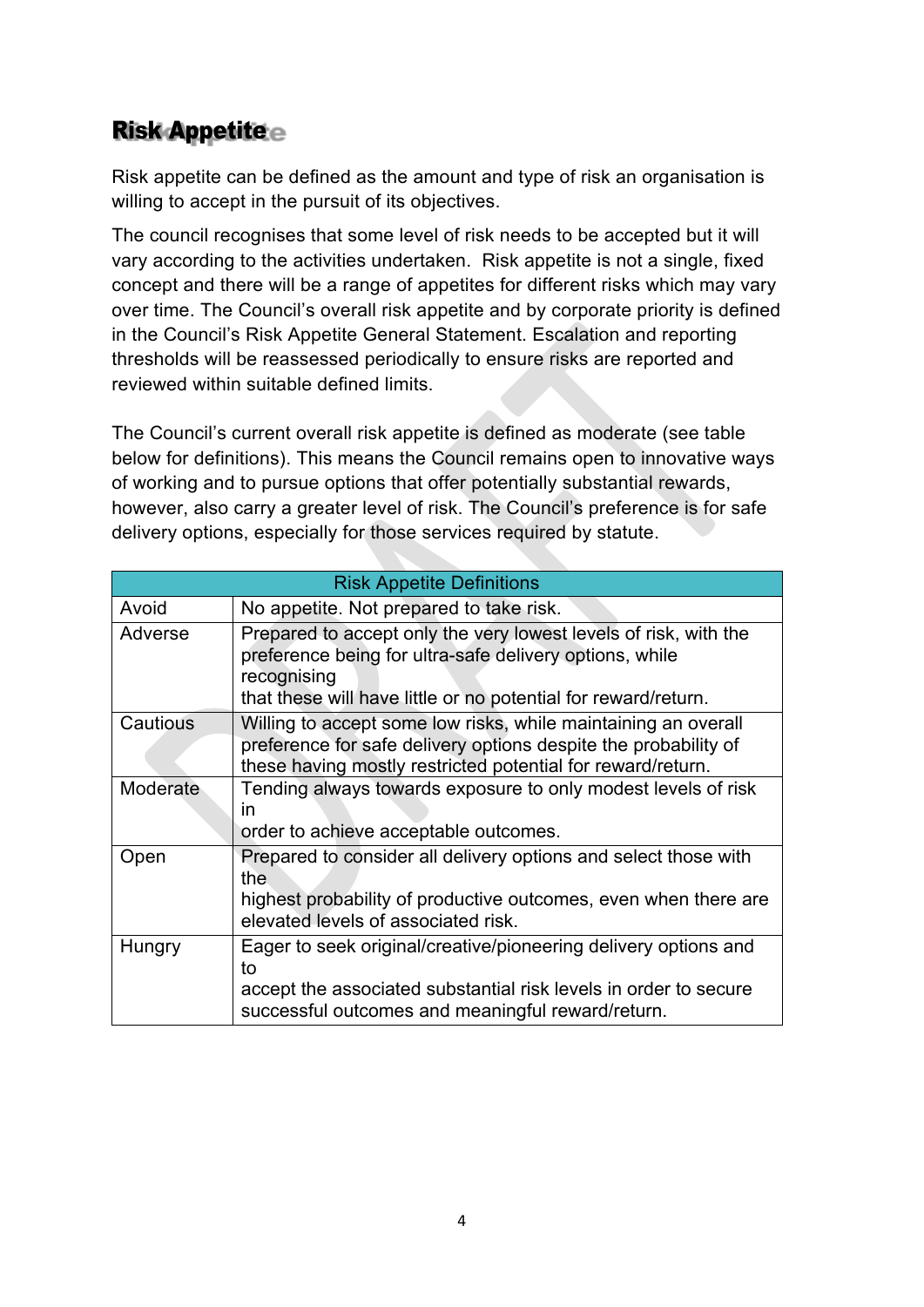## Roles and Responsibilities

| Responsible            | <b>Role</b>                                    | Monitoring    |
|------------------------|------------------------------------------------|---------------|
| <b>Body</b>            |                                                | Period        |
| Managing               | Ultimate responsibility for the council's risk | Quarterly     |
| <b>Director</b>        | management strategy and its                    |               |
|                        | arrangements.                                  |               |
| Senior                 | Identify strategic and service risks during    | Ongoing/      |
| Management             | the annual corporate planning cycle.           | Quarterly     |
| Board (SMB)            | Review and manage risks in accordance          |               |
|                        | with monitoring and reporting requirements.    |               |
|                        | Set risk appetite.                             |               |
| <b>Elected Members</b> | Monitor the effective development and          | Quarterly     |
| (Audit and             | operation of risk management in the            | (in line with |
| <b>Standards</b>       | Council.                                       | committees    |
| Committee)             | Understand, scrutinise, and endorse the        | cycle)        |
|                        | Council's risk management strategy and         |               |
|                        | monitor the Council's risk appetite.           |               |
| Insurance and          | Develop Risk Management Policy and             | Ongoing       |
| <b>Risk Manager</b>    | document internal risk policies and            |               |
|                        | structures. Report risks to SMB quarterly      |               |
|                        | highlighting exceptions, cross cutting trends  |               |
|                        | and themes for consideration.                  |               |
| <b>Third Tier</b>      | Identify and manage operational service        | Ongoing/      |
| <b>Managers</b>        | risks. Identify and report changed             | Quarterly     |
|                        | circumstances/risks. Promote risk aware        |               |
|                        | culture. Implement risk improvement            |               |
|                        | recommendations within service                 |               |
|                        | departments.                                   |               |
| <b>All Employees</b>   | Understand and implement the risk              | Ongoing       |
|                        | management process. Report inefficient,        |               |
|                        | unnecessary or unworkable controls.            |               |
|                        | Report incidents and near miss incidents.      |               |
|                        | Co-operate with incident investigations.       |               |
| <b>Internal Audit</b>  | Provide independent assurance of the           | Ongoing/      |
| Manager                | Council's risk management arrangements,        | Annual        |
|                        | reporting on the efficiency and effectiveness  |               |
|                        | of internal controls. Promote risk             |               |
|                        | management as part of good governance.         |               |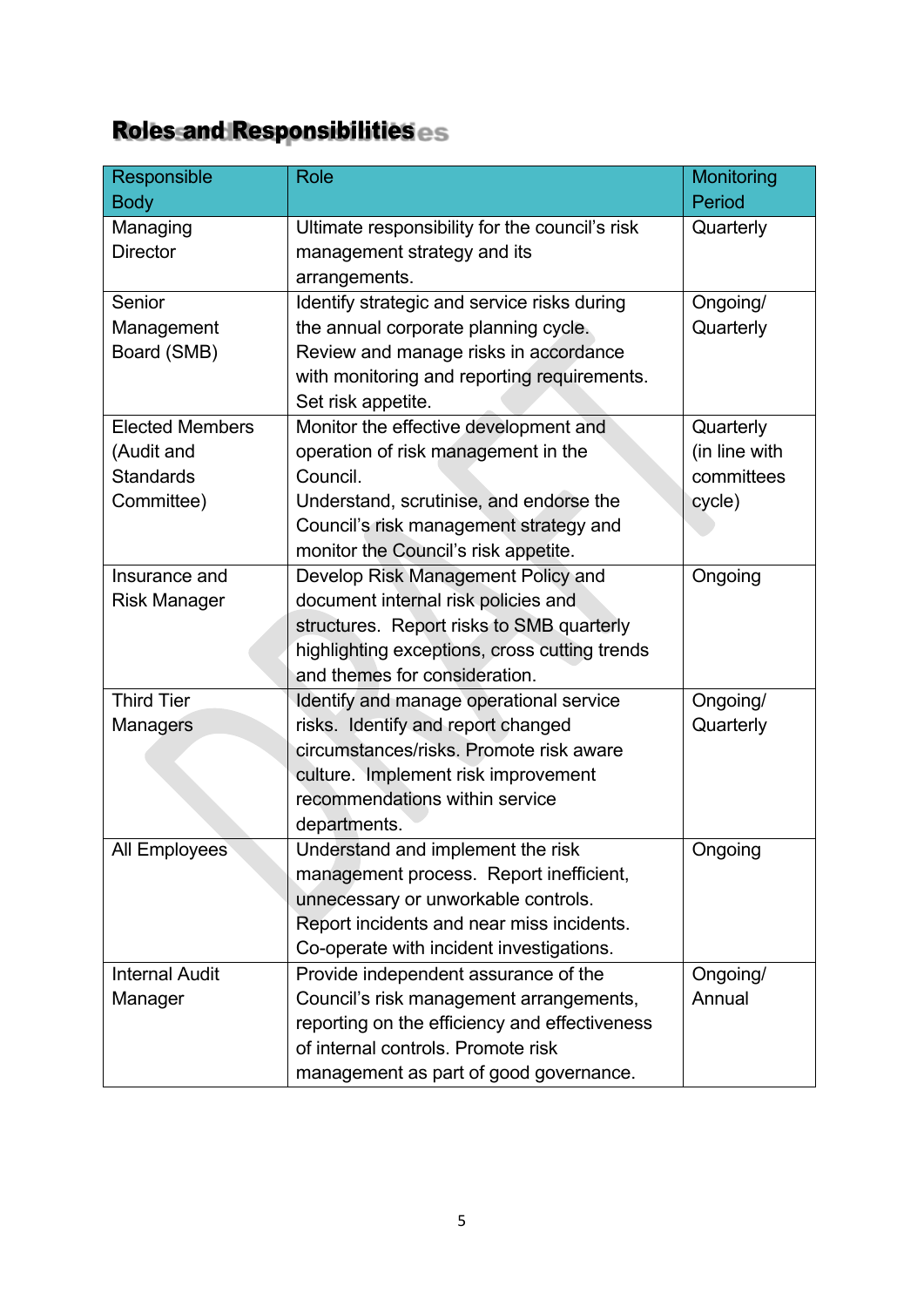## <span id="page-7-0"></span>Training & Awareness

Risk management training is available via the Council's e-learning platform 'i-learn'. This should form part of the Council's induction process for line managers and other members of staff where appropriate. It may also serve for risk awareness sessions for existing staff.

Training on use of the Council's performance management system InPhase will include management of risks.

Members of the Audit and Standards Committee will be provided with periodic training and awareness regarding risk.

Awareness of the Council's risk management processes should be given as part of the Council's procurement process when tendering for goods and services. Invitations to Tender will require bidding organisations to confirm they will familiarise themselves with and comply with our risk management processes.

## <span id="page-7-1"></span>Risk Management Process

Harlow Council's systematic approach to risk management is primarily objective driven and runs in parallel with the Council's corporate, service and team planning process.

The Corporate Plan and ongoing statutory duties set corporate priorities, principles and service objectives. Associated risks are identified, analysed and evaluated.

Risks are reported in accordance with a defined risk escalation process and a proportionate risk response is required to manage risks within risk appetite.

Risks are managed and monitored via the Council's performance system InPhase. Managers should update risk registers on a real time basis. This means updating information about the risk as and when



circumstances change as well as on a periodic basis.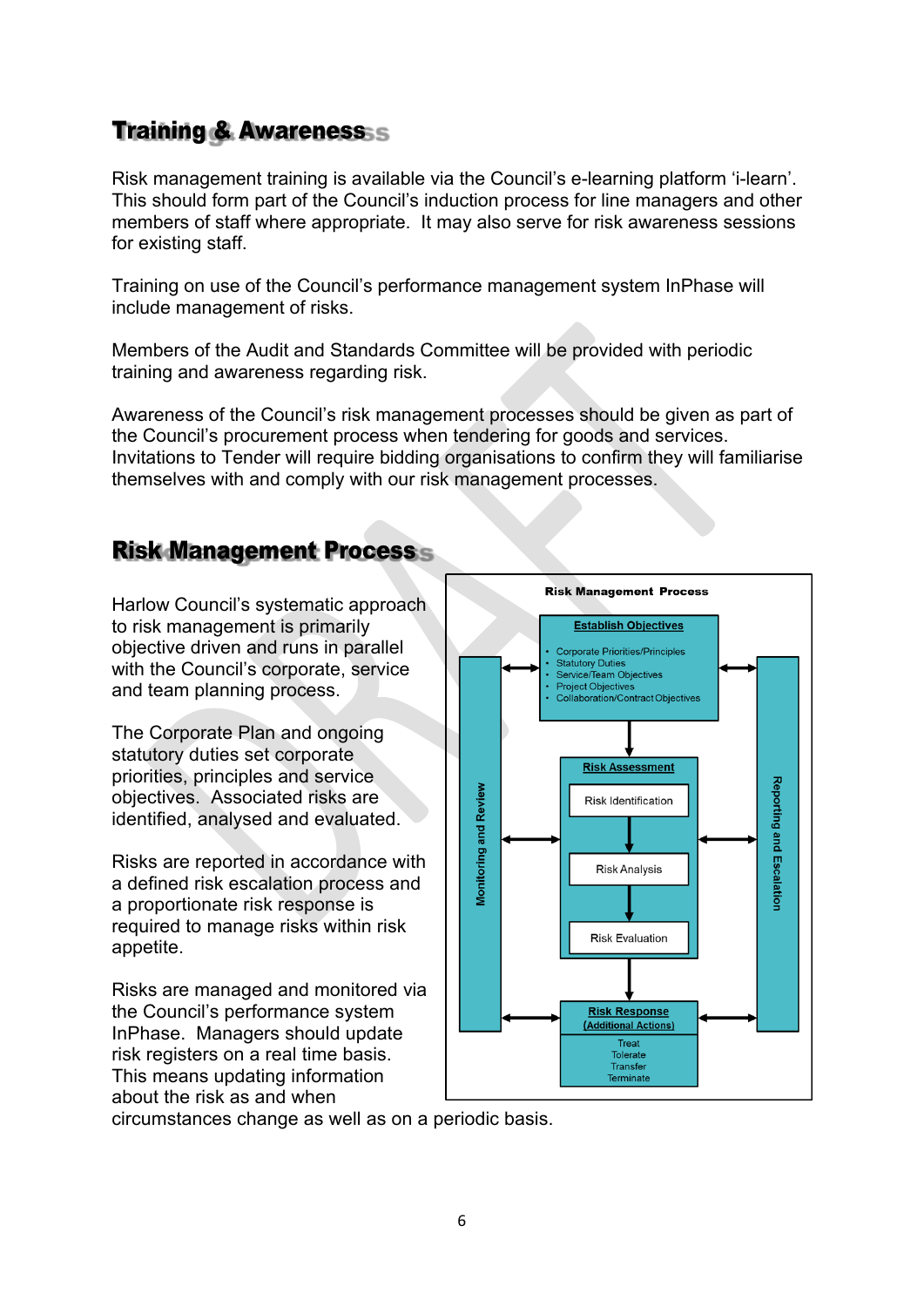The full risk management process is:

#### <span id="page-8-0"></span>1. Establish Objectives

The annual corporate planning cycle begins with the development of the Corporate Plan. This outlines the Council's vision, priorities and goals to drive improvement over the coming three years. The corporate goals, underlying principles and statutory duties set the Council's objectives and drive formation of the Service Plans and their objectives.

Contracts and Service Level Agreements (SLA) will set the respective collaboration objectives.

#### <span id="page-8-1"></span>2. Risk Assessment

Risk assessment follows a three stage process:

#### <span id="page-8-2"></span>a. Risk Identification

Risks are identified as events or circumstances which could impact on achievement of objectives. Consideration should be given to the following:

- Have any of the risks previously identified significantly changed or are they still relevant?
- Are there any risks missing from the register?
- Is anything planned over the next 12 months that will give rise to a significant risk?

This process should involve as many of the decision makers as necessary. Logging your risk should take a proportionate amount of time and resource in relation to the magnitude of the risk. Risk owners should avoid logging their risks "just for the sake of it".

The description of risk should always be written as a causal statement "IF", "THEN". This is a critical part of risk management because it demonstrates cause and effect. However, the risk owner should not re-state failure of the objective as the risk.

Example: Objective: To arrive on time this morning. Risk might be described as "IF I oversleep, THEN I may arrive late."

#### <span id="page-8-3"></span>b. Risk Analysis

Analysis sets the context of the risk, identifies the possible reasons why it might arise, the possible impacts, and sets out existing risk controls. The required information is set out as follows:

- Background In addition to the risk description a short background narrative is required to set the context of the risk in relation to the objectives which may be impacted.
- $\bullet$  Inherent likelihood comment sets out the events or circumstances which will lead to the risk occurring before controls are put in place.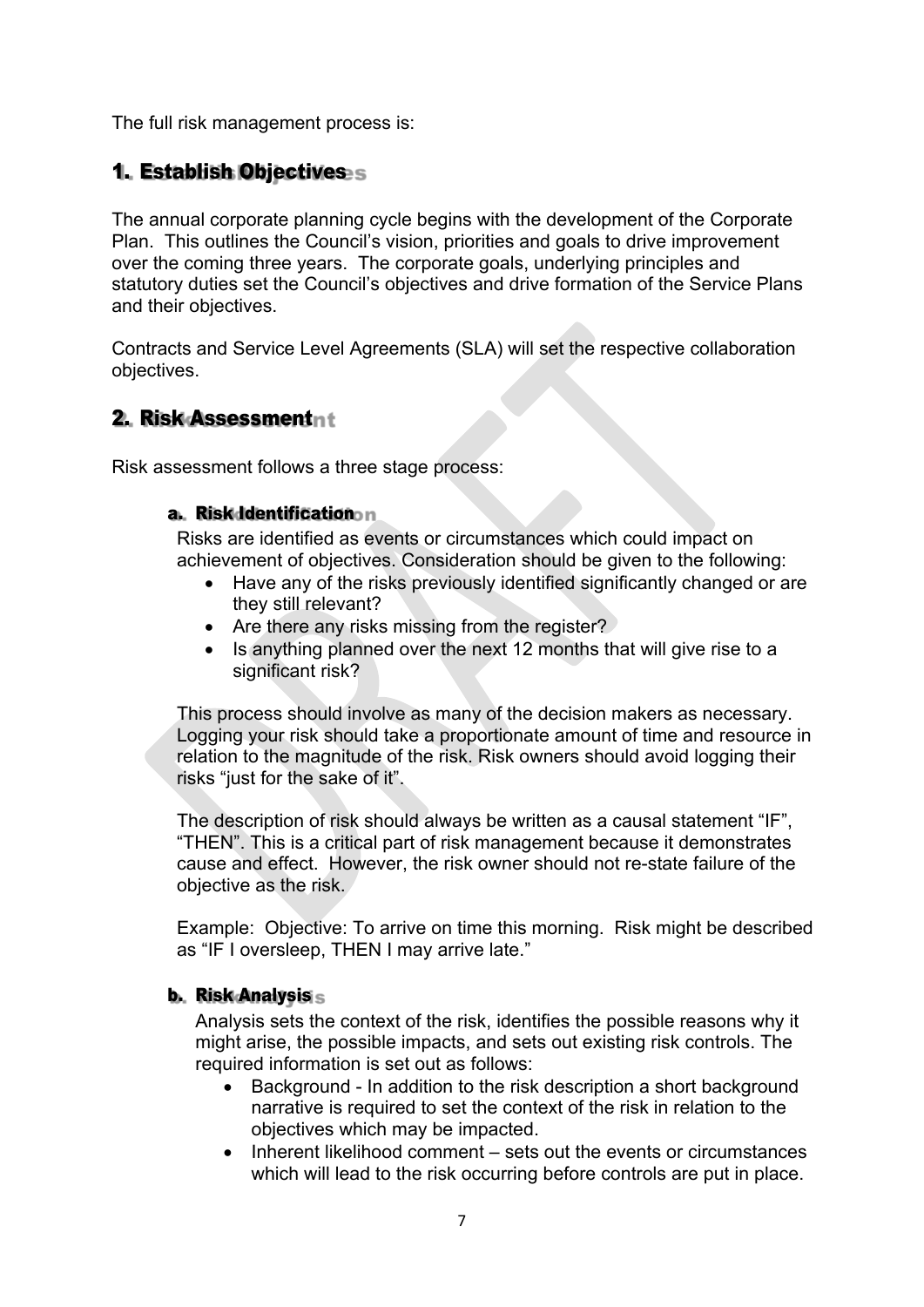- $\bullet$  Inherent impact comment describes the impact of the risk before controls are put in place.
- Current controls Sets out all current risk controls. These might include (but are not limited to) policies, procedures, training, preventative measures such as segregation of duties or restriction of access, or contract arrangements.

#### <span id="page-9-0"></span>c. Risk Evaluation n

Each risk is scored by giving likelihood and impact ratings using the risk rating matrix shown in Appendix 1. The risks are scored in three stages using different assumptions:

- i. Inherent score original risk rating before controls
- ii. Residual score current risk rating with existing controls
- iii. Foreseeable score –risk rating after application of specified additional controls - identified under risk response - and influence of external risk factors e.g. economic, political, natural

#### <span id="page-9-1"></span>3. Risk Response

Having evaluated the residual risk, the course of action is determined by the Council's risk appetite. The diagram below outlines the risk response process.

Controls should always be proportional to the risk so that the resource and cost required does not outweigh the benefit of the control.

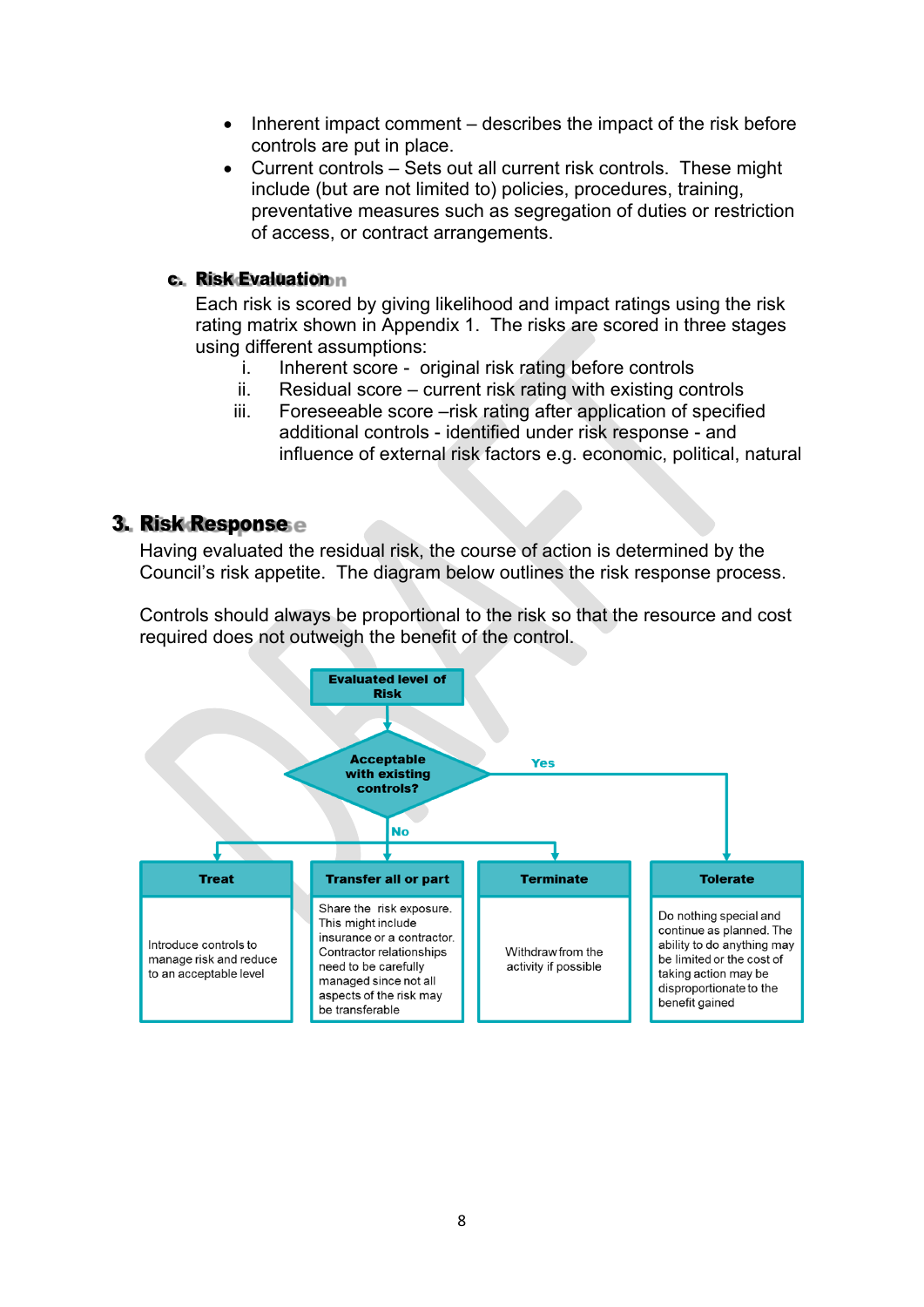#### <span id="page-10-0"></span>4. Monitoring and Review

Managing risks is not just about identifying and assessing risks and putting controls in place to mitigate the risks. Risks will constantly change and so a key stage of the risk management process is risk monitoring. Risks are required to be updated quarterly to align with service planning and performance management monitoring and reporting. It is important that risk registers are kept up to date and accurate as this will form the means by which not only objectives are being monitored but also how risks are being managed.

Monitoring of strategic risks is undertaken by the risk owner with quarterly reviews by the Senior Management Board. Monitoring of service risks should be undertaken through management team meetings. Management should prioritise those risks, concentrating on high risks (red) and medium risks (yellow/amber) but also regularly review actions to ensure low (green) risks are being effectively managed and to identify any emerging risks.

The review of risk registers should consider:

#### <span id="page-10-1"></span>a. Existing Risks

- Are the key risks still relevant?
- Has anything occurred which could impact upon them? E.g. changes in legislation, service delivery
- Are the risk ratings appropriate?
- Are the controls in place effective?
- If risk scores are increasing what further controls might be needed?
- If risk scores are decreasing can controls be relaxed without adversely affecting likelihood or impact ratings?

#### <span id="page-10-2"></span>b. New Risks

- Has something new happened within the service, project, partnership or contract e.g. contract delivery issue, a new partner organisation to work with, a new project starting, a new or different way of delivering services?
- Has ongoing management review identified, for example, budget pressures, unexpected demand for a service or external factors such as changes in legislation or government policy?

It may be appropriate to close risks. However, when risks are closed from a register, there should be a record of the reasons for this decision and what has happened to the risk.

#### <span id="page-10-3"></span>5. Reporting and Escalation n

Reporting of risks should provide senior management and members with assurance that key risk exposures have been identified, assessed and mitigating controls evaluated or implemented. Senior Management Board is accountable for strategic risks and each Head of Service are is accountable for monitoring the risks within their service. Risk information is reported quarterly to the Senior Management Board and regularly to Audit and Standards Committee. Significant risks scoring 20 and above are reported to Cabinet through the quarterly Joint Finance and Performance Report.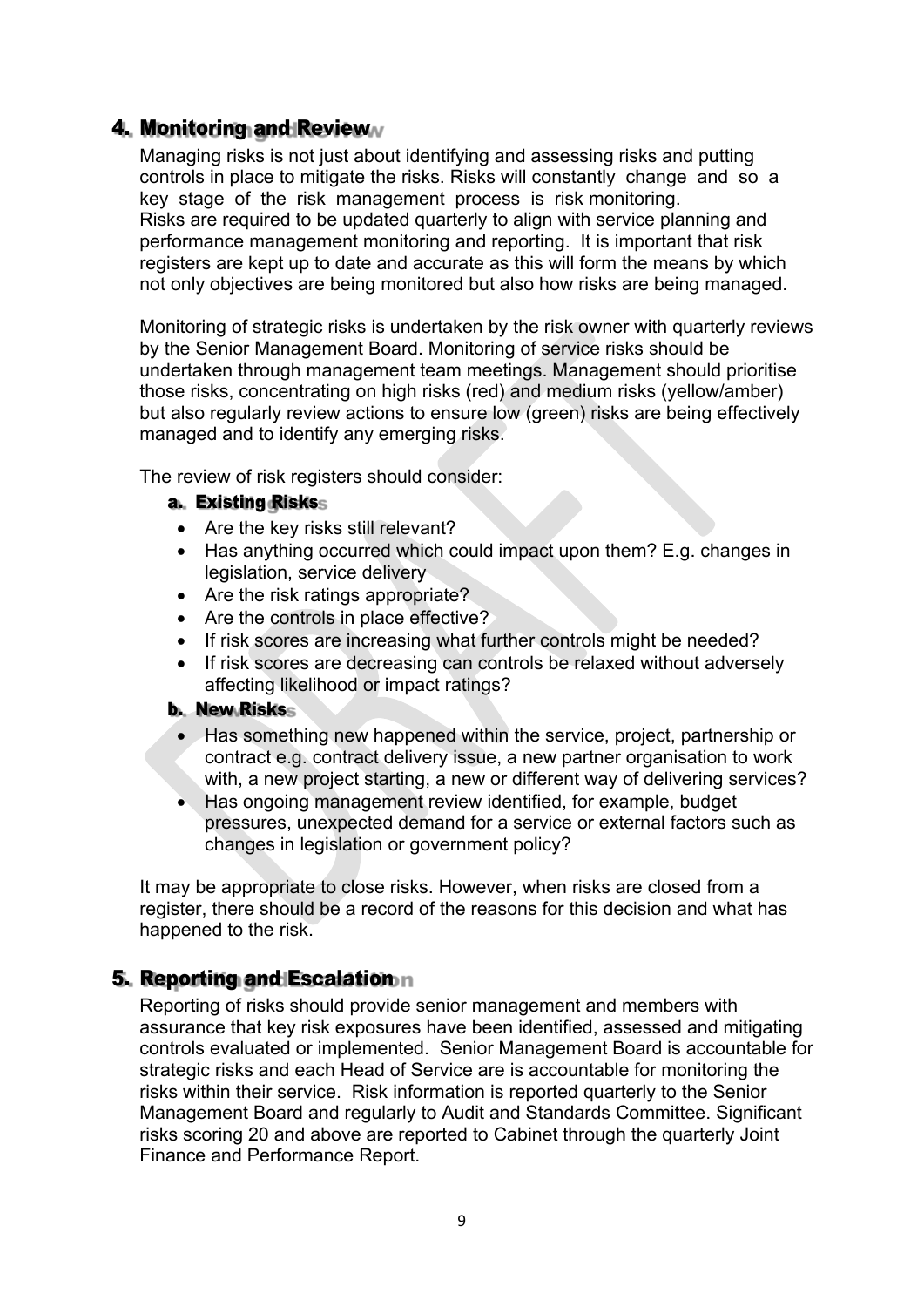Heads of Service are required to report on management of risk and effectiveness of controls within their service areas within their Annual Governance Statement declarations.

### 6. Future *actionss*

This strategy provides a framework to manage risk. The ongoing challenge is to ensure that risk management is fully embedded and integrated into the council's culture. This will be taken forward as follows:

- Risk appetite will be reassessed to ensure it not only reflects the overall corporate risk appetite but also the risk appetite as it relates to each service.
- Risk management will be further embedded at departmental level.
- Risk culture will be regularly reviewed as part of a risk maturity assessment to document progress and identify further improvements.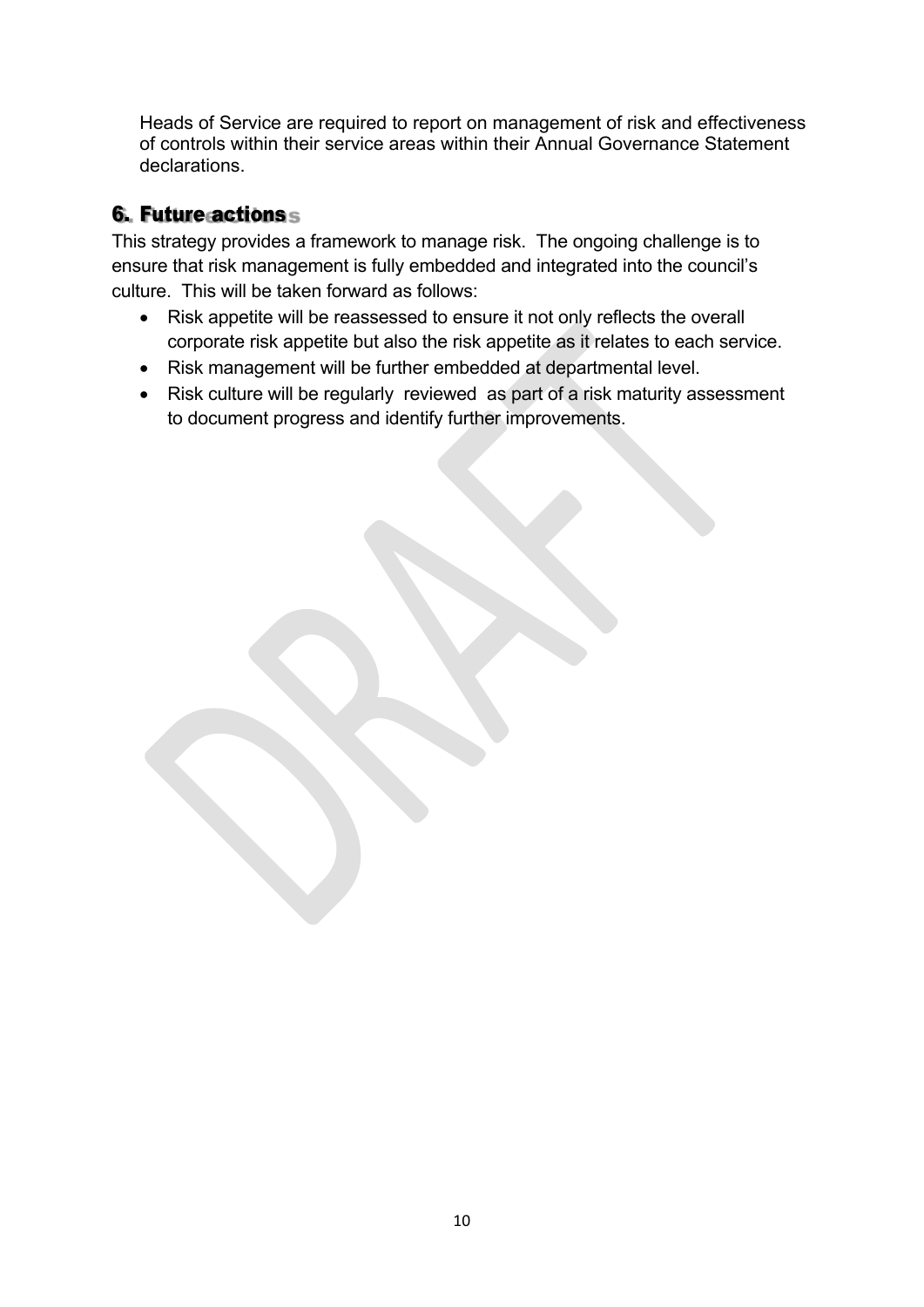## <span id="page-12-0"></span>Linking risk to other areas

Below are areas that deserve special note in relation to risks. Each have significant risks associated with them which may have a major impact across the Council. It is very important that risks in these areas are identified, assessed and prioritised.

#### <span id="page-12-1"></span>Business Continuity Management

Business Continuity Management (BCM) is complementary to the risk management framework.

While risk management seeks to manage risk around the key services that the council delivers, service delivery can be disrupted by a wide variety of incidents, many of which are difficult to predict or analyse by cause.

By focusing on the impact of disruption, BCM identifies the services which the council must deliver, and can identify what is required for the council to continue to meet its obligations. Through BCM, the council can recognise what needs to be done before an incident occurs to protect its people, premises, technology, information, supply chain, stakeholders, reputation and importantly the services that the council delivers within Harlow. With that recognition, the council can then take a pragmatic view on the responses that are likely to be needed as and when a disruption occurs, so that it can be confident that it will manage any consequences without unacceptable delay in delivering its services.

#### <span id="page-12-2"></span>Health and Safety

The Council has responsibilities under health and safety legislation to ensure the health, safety and welfare at work of employees and other people affected by the Council's business. Managing health and safety risks is an integral part of business risk management and the management of such risks should not be taken in isolation. Poor health and safety management can have a negative impact on other business risks such as reputation, insurance, business continuity and financial resources.

The effective management of health and safety risks, as with all significant corporate risks, is an essential part of the role of the relevant managers. The organisation and arrangements for managing health and safety within the Council are detailed in the Council's Health and Safety Policy documents.

#### <span id="page-12-3"></span>Information Governance

Legislation such as the General Data Protection Regulation, Freedom of Information Act 2000, Environmental Information Regulations 2004, Human Rights Act 1998, Equality Act 2010 and Privacy and Electronic Communications Regulations 2003 , requires the council to have arrangements in place to manage and protect all information taking into account its security, storage, use, access and retention.

The Council can be subject to regulatory intervention and have fines levied by the Information Commissioner's Office (ICO) where there are failures to comply with relevant legislation.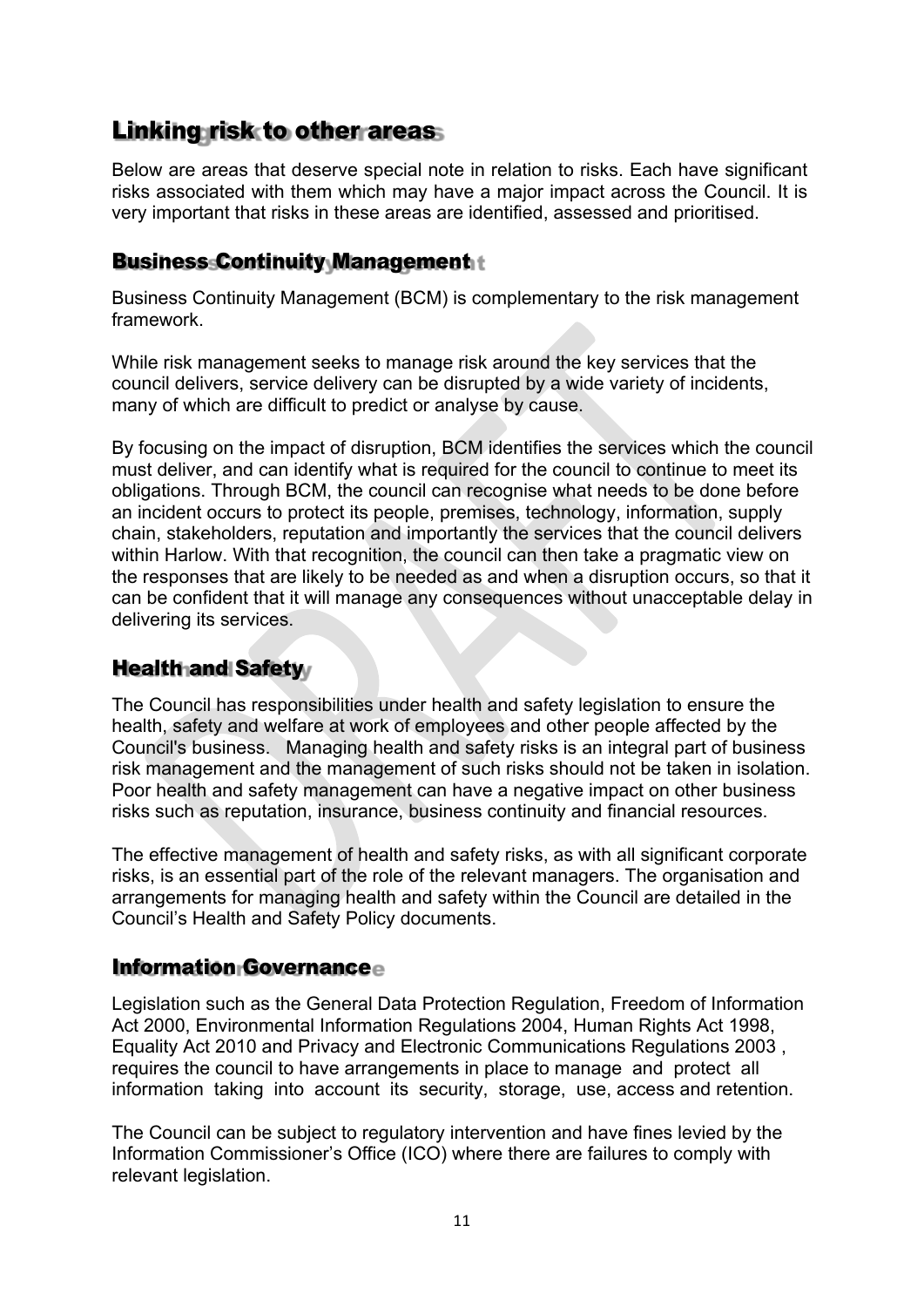While the Council has policies in place to address legal requirements, it has recognised the need to improve the council wide understanding of Information Governance and has set up an Information Governance Group (IGG), chaired by the Head of Governance. The group's role is to examine and monitor relevant legislation, advise on compliance and ensure suitable training and awareness to support the delivery of the requirements and legal obligations.

#### <span id="page-13-0"></span>**Insurance**

Insurance acts as a risk transfer mechanism which reduces the financial risk to the Council. The Council transfers risks to an insurance company by contributing a premium. In the event of a financial loss, the Council is entitled to indemnity, subject to policy excesses and other terms and conditions that are in place.

The administration of the Council's insurance arrangements is undertaken by the Insurance Department within Finance. The section provides a comprehensive Insurance service including insurance provisions and other related insurance activities such as processing of claims.